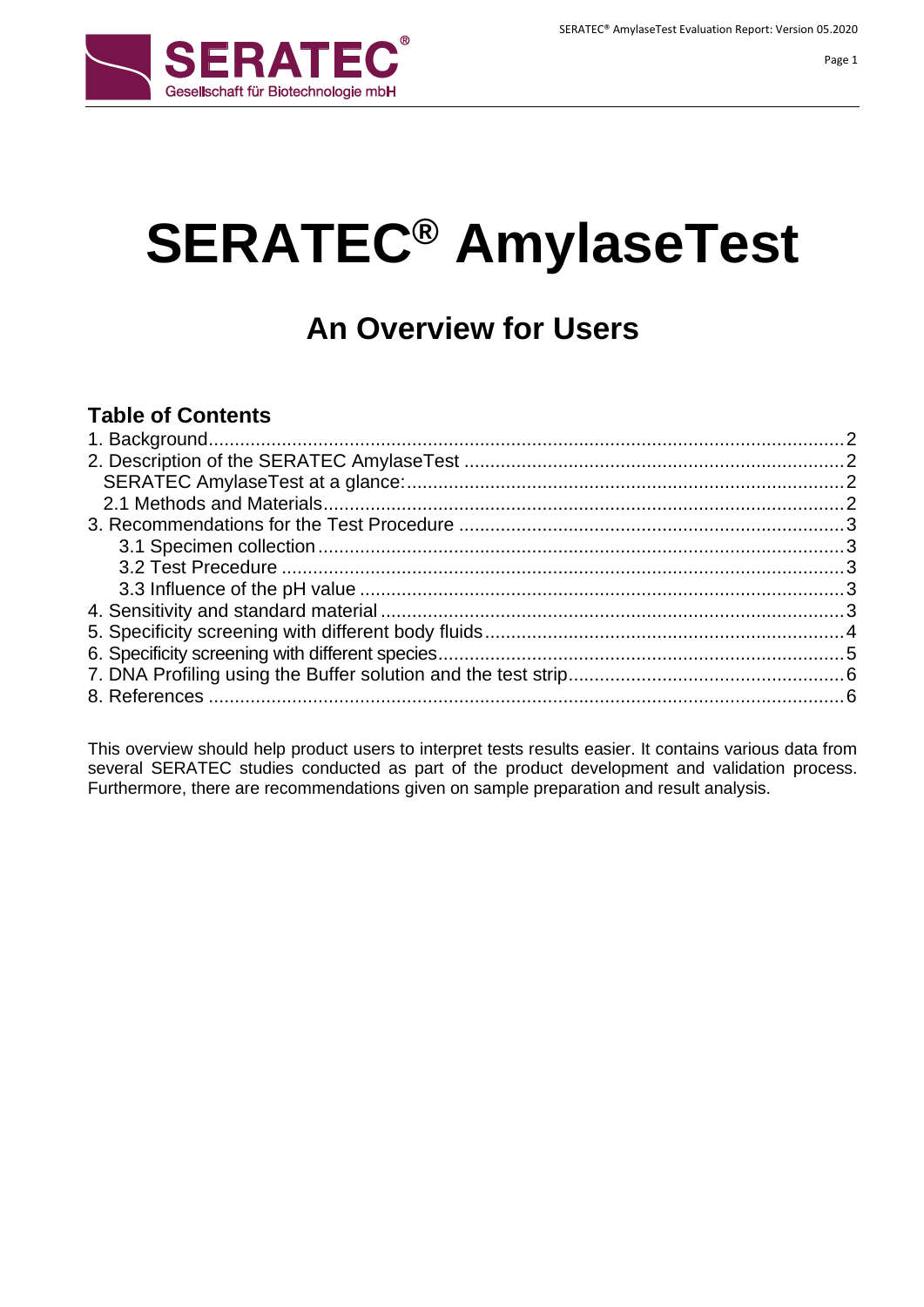

### <span id="page-1-0"></span>**1. Background**

Amylase is found in saliva and breaks [starch](http://en.wikipedia.org/wiki/Starch) down into [maltose](http://en.wikipedia.org/wiki/Maltose) and [dextrin.](http://en.wikipedia.org/wiki/Dextrin) This form of amylase is also called "ptyalin". It breaks large, insoluble starch molecules into soluble starches [\(amylodextrin,](http://en.wikipedia.org/w/index.php?title=Amylodextrin&action=edit&redlink=1) [erythrodextrin,](http://en.wikipedia.org/w/index.php?title=Erythrodextrin&action=edit&redlink=1) [achrodextrin\)](http://en.wikipedia.org/w/index.php?title=Achrodextrin&action=edit&redlink=1), producing successively smaller starches and ultimately [maltose.](http://en.wikipedia.org/wiki/Maltose) Ptyalin acts on linear  $\alpha(1,4)$  [glycosidic linkages,](http://en.wikipedia.org/wiki/Glycosidic_linkage) but compound [hydrolysis](http://en.wikipedia.org/wiki/Hydrolysis) requires an enzyme that acts on branched products.

## <span id="page-1-1"></span>**2. Description of the SERATEC AmylaseTest**

#### **General**

The SERATEC<sup>®</sup> Saliva test is a lateral flow immunoassay for the rapid determination of  $\alpha$ -Amylase in forensic samples. It contains two monoclonal anti-α-Amylase antibodies as active compounds. One of these antibodies is immobilized at the test region on the membrane. The upstream control region contains immobilized polyclonal antibodies. A glass fibre pad downstream of the membrane is used for sample loading and transmission to a second fibre pad with the dried and gold labelled second monoclonal anti-α-Amylase antibody and a gold labelled polyclonal antibody for the control line. α-Amylase in the sample will bind to the gold-labelled anti-α-Amylase antibody and form an antigengold-labelled-antibody-complex.

Through the capillary effect of the membrane, the reaction mixture including the complex is carried upwards with the fluid. In any case the coloured gold labelled polyclonal-antibody binds to the polyclonal-antibody in the control region, resulting in the appearance of a red line. This red line comes up regardless of the presence of α-Amylase in the sample and solely indicates the correct execution of the test.

If the sample contains α-Amylase, the α-amylase-gold-labelled-anti-α-amylase-antibody complex binds to the immobilized monoclonal antibody located in the result region by recognizing another epitope on the α-amylase molecule and forming a so-called *sandwich complex*. This becomes visible as a second red line.

## **SERATEC AmylaseTest at a glance:**

| <b>Intended Use:</b><br><b>Principle:</b> | Detection of human saliva by determining $\alpha$ -Amylase<br>Chromatographic Sandwich Immunoassay |
|-------------------------------------------|----------------------------------------------------------------------------------------------------|
| Range:                                    | Lower Detection Limit: 50 mIU/mL which corresponds to $\sim$ 0.1 µL saliva/Test                    |
| Time:                                     | 10 minutes after addition of the sample the test result is interpreted visually                    |
| Unit:                                     | Box with 40 individually wrapped test devices including pipettes and 50 ml buffer<br>solution      |

## <span id="page-1-2"></span>**2.1 Methods and Materials**

The tests have been performed using SERATEC AmylaseTest. For extractions or dilutions of samples the provided PBS buffer was used unless another buffer was mentioned.

The composition for 1000mL PBS buffer is as follows:

Solve in 200 mL di. water: 8.0g NaCl; 0.2g KCl; 1.44g Na<sub>2</sub>HPO<sub>4</sub>•2H<sub>2</sub>O; 0.24g KH<sub>2</sub>PO<sub>4</sub>; 0.1mL 10wt.% NaN<sub>3</sub> $\rightarrow$  fill with distilled water to 1000 mL, adjust pH to 7.4 with HCl and/or NaOH.

Other buffers:

Tris buffer composition: 1M TRIS at  $pH$  8.2 with 0.01wt%. NaN<sub>3</sub> Hepes buffer composition: 0.01M Hepes with 0.01wt%. NaN<sup>3</sup>

The sample Material for blood and seminal fluid was purchased by SERATEC. Saliva, breast milk, sweat, nasal secretion and feces have been donated by volunteers. The animal saliva samples were donated by a veterinarian.

All experiments were carried out in the Laboratory of SERATEC GmbH except the vaginal fluid and the DNA extraction experiments.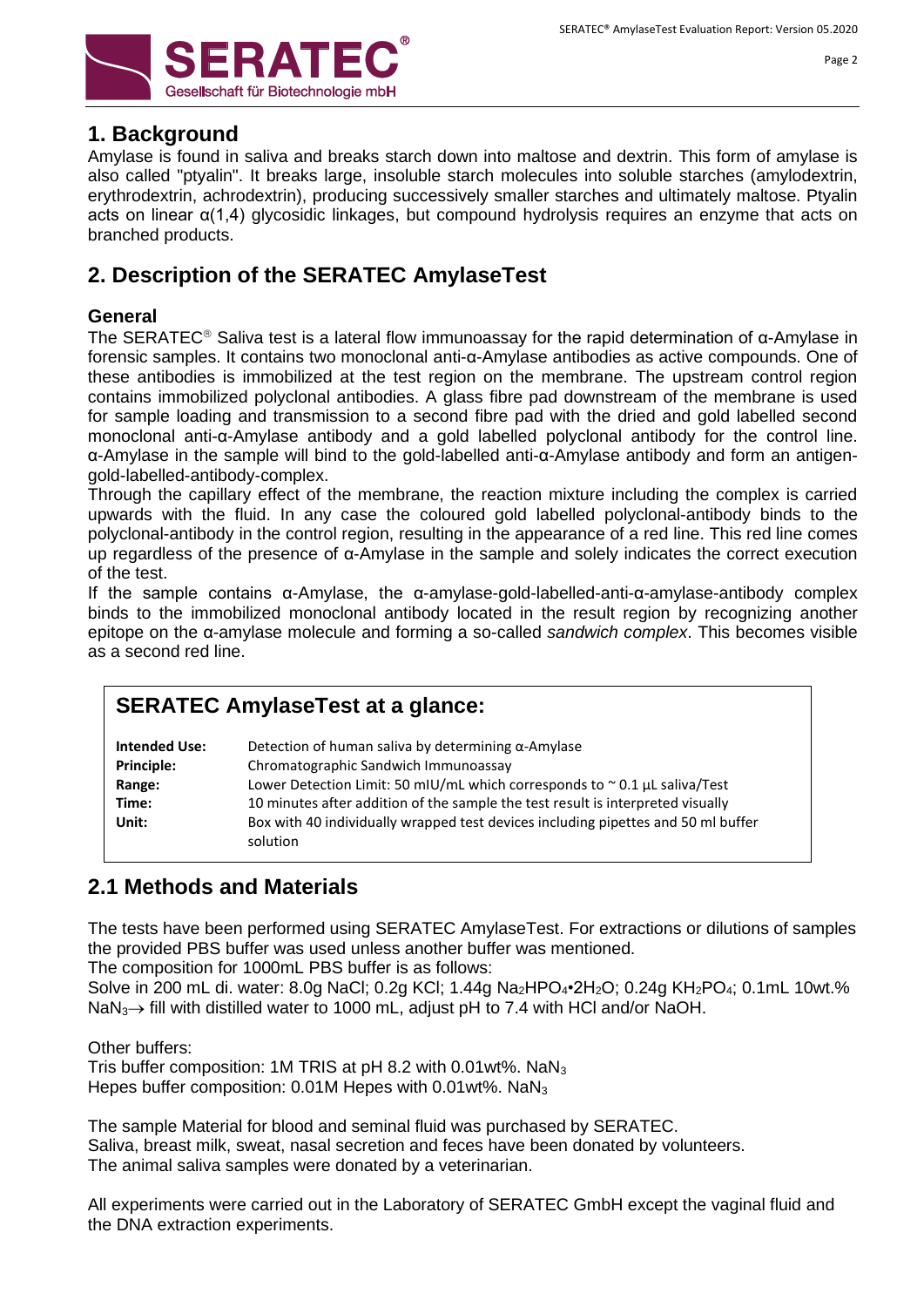

## <span id="page-2-0"></span>**3. Recommendations for the Test Procedure**

#### **3.1 Specimen collection**

<span id="page-2-1"></span>Liquid samples should be diluted at least 1:10 prior to use because of the high viscosity of saliva. For the dilution we recommend using the provided PBS based buffer (good results were additionally achieved with TRIS buffered saline and HEPES buffer). Stains or swabs can be extracted with buffer by incubating them on a shaker. Particles of tissue do not interfere with the test result.

The extraction of old stains may be difficult. If necessary, the extraction can be done in the laboratory with the help of a shaker. As solvent we strongly recommend the use of the provided extraction buffer.

#### **3.2 Test Procedere**

<span id="page-2-2"></span>Allow all test components to warm up to room temperature before starting the test.

Remove the cassette out of the foil pouch and tag the cassette with a marker, if necessary.

Add three drops (about 120 µl) in the sample well. Keep remaining sample if possible, in case it might be necessary to test additional dilutions.

Read result after 10 minutes incubation time at room temperature. There should be no remaining fluid in the sample well at this time point.

#### **3.3 Influence of the pH value**

<span id="page-2-3"></span>If the test is carried out correctly using the provided buffer solution, it is very unlikely that the test result will be affected by acidic or alkaline samples.

The validation Data showed that the result of the AmylaseTest is influenced only by very low pH values (pH  $<$  3) as well as very high pH values (pH  $>$  12). Liquids with these pH values may lead to invalid or false positive results. Such pH levels can occur by using distilled water instead of the provided buffer solution for extraction. **Organic acids** (citric acid, acetic acid, oxalic acid etc.) could be a reason for low pH values in samples, detergents for high pH values.

For this reason, we recommend using the provided buffer solution for extraction of swabs or cuttings and for dilution of liquid samples. It is not recommended to use distilled water for the extractions in order to avoid changes in the pH value.

#### <span id="page-2-4"></span>**4. Sensitivity and standard material**

The AmylaseTest sensitivity is 50 mIU/mL of human salivary α-Amylase. For the Quality Control the following standard is used: α-Amylase from human saliva, supplied by Lee Biosolution, Catalogue Number 120-10.

The sensitivity of the AmylaseTest was additionally determined using saliva samples. The table below shows the average values of 10 male and 10 female test persons. The tests were repeated five times per person.

| <b>Parameter</b>                                                  | conc.  | <b>PBS</b><br><b>TRIS</b><br>(provided buffer) |          | <b>Hepes</b> |
|-------------------------------------------------------------------|--------|------------------------------------------------|----------|--------------|
| saliva $(\text{A})$                                               | 1/10   | positive                                       | positive | positive     |
| saliva $(\text{A})$                                               | 1/100  | positive                                       | positive | positive     |
| saliva $(\textcolor{blue}{\stackrel{\wedge}{\scriptstyle\odot}})$ | 1/1000 | positive                                       | positive | positive     |
| saliva $(\text{A})$                                               | 1/2000 | positive                                       | positive | positive     |
| saliva $(\textcolor{blue}{\vec{\circ}})$                          | 1/5000 | negative                                       | negative | negative     |
| saliva $(2)$                                                      | 1/10   | positive                                       | positive | positive     |
| saliva $(\mathcal{Q})$                                            | 1/100  | positive                                       | positive | positive     |
| saliva $(\mathcal{Q})$                                            | 1/1000 | positive                                       | positive | positive     |
| saliva $(2)$                                                      | 1/2000 | negative                                       | negative | negative     |
| saliva $(\mathcal{Q})$                                            | 1/5000 | negative                                       | negative | negative     |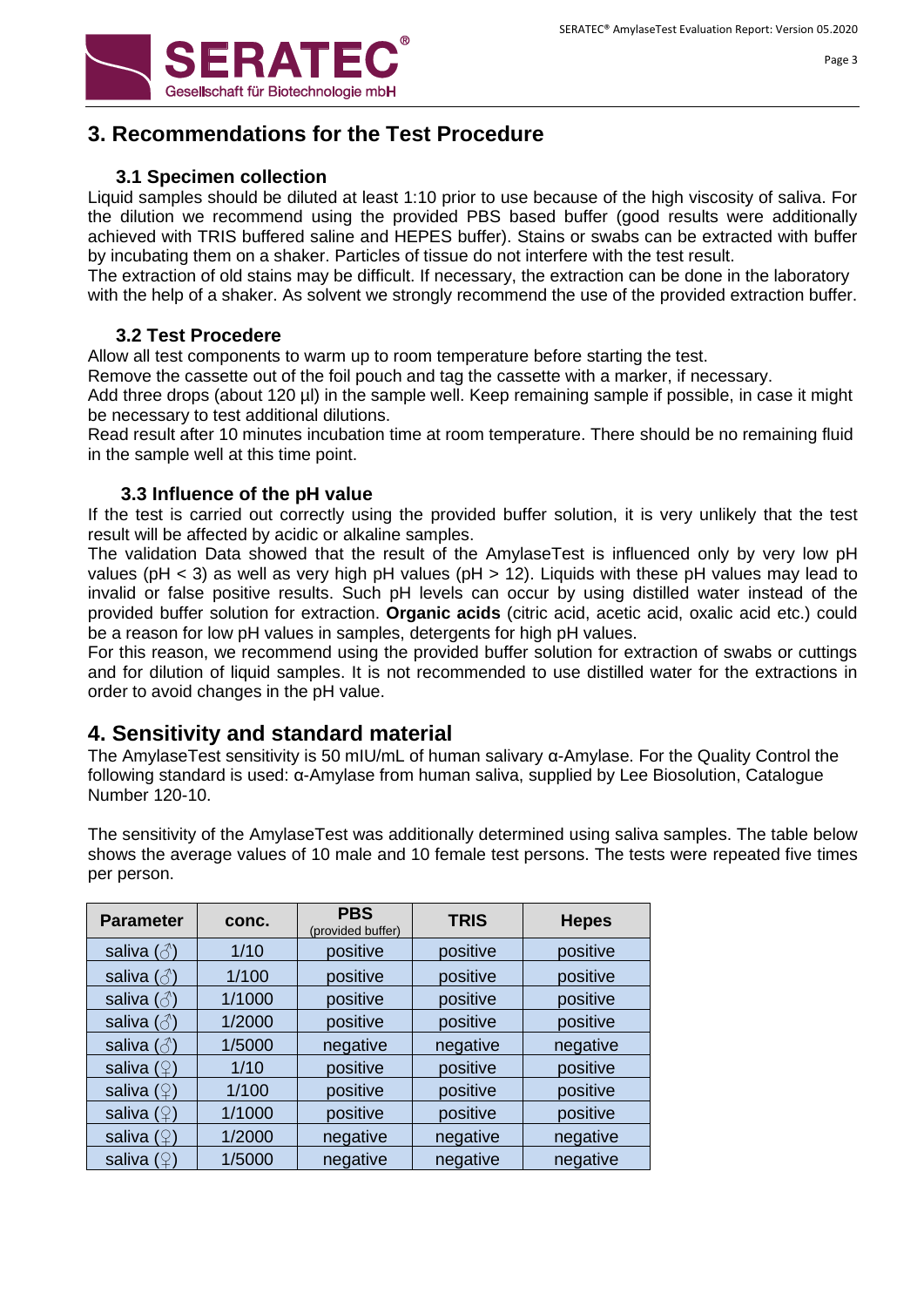

## <span id="page-3-0"></span>**5. Specificity screening with different body fluids**

Although found in many tissues, amylase is most prominent in [pancreatic juice](http://en.wikipedia.org/wiki/Pancreas) and [saliva,](http://en.wikipedia.org/wiki/Saliva) each of which having its own [isoform](http://en.wikipedia.org/wiki/Isoform) of human α-amylase. The average value for adults in serum are 100mIU/mL and for urine 460 mIU/mL.

#### **Specificity screening with Blood and serum samples:**

Test Procedure: blood and serum samples were collected and then diluted with the provided buffer solution.

| <b>Parameter</b> | conc.  | <b>PBS</b><br>provided buffer | <b>TRIS</b> | <b>Hepes</b> | di. $H2O$ |
|------------------|--------|-------------------------------|-------------|--------------|-----------|
| blood            | 1/10   | negative                      | negative    | negative     | negative  |
| blood            | 1/100  | negative                      | negative    | negative     | negative  |
| blood            | 1/1000 | negative                      | negative    | negative     | negative  |
| serum            | 1/10   | negative                      | negative    | negative     | negative  |
| serum            | 1/100  | negative                      | negative    | negative     | negative  |
| serum            | 1/1000 | negative                      | negative    | negative     | negative  |

#### **Specificity screening with Urine samples:**

Test Procedure: urine samples were collected and then diluted with different buffer solutions. In addition, cotton swabs were wetted with urine, dried and then extracted into 0.5 mL buffer solution.

| buffer                        | conc.  | result $(\text{A})$ | result $($ <sup>2</sup> ) |
|-------------------------------|--------|---------------------|---------------------------|
|                               | neat   | positive            | positive                  |
| <b>PBS</b><br>provided buffer | 1/10   | negative            | negative                  |
| <b>TRIS</b>                   | 1/10   | negative            | negative                  |
| <b>Hepes</b>                  | $1/10$ | positive            | positive                  |
| <b>Hepes</b>                  | $1/15$ | negative            | negative                  |
| di. water                     | 1/10   | negative            | negative                  |

| buffer                        | conc.                     | $ \text{result}(\textcolor{blue}{\beta}) $ | result ( $\mathcal{Q}$ ) |
|-------------------------------|---------------------------|--------------------------------------------|--------------------------|
| <b>PBS</b><br>provided buffer | 0.5 mL extract   negative |                                            | negative                 |

#### **Specificity screening with Seminal fluid samples:**

| buffer                        | conc. | result   |
|-------------------------------|-------|----------|
| <b>PBS</b><br>provided buffer | 1/10  | negative |
| <b>TRIS</b>                   | 1/10  | negative |
| <b>Hepes</b>                  | 1/10  | negative |
| di. water                     | 1/10  | negative |

#### **Specificity screening with Sweat samples:**

Test procedure: 3 Different male and female sweat samples were collected with a swab. The swabs were then extracted in 0.5 mL of the provided buffer solution.

| <b>buffer</b>                 | conc.                     | result $(\textcolor{green}{\wedge})$ | result $($ <sup>2</sup> ) |
|-------------------------------|---------------------------|--------------------------------------|---------------------------|
| <b>PBS</b><br>provided buffer | 0.5 mL extract   negative |                                      | negative                  |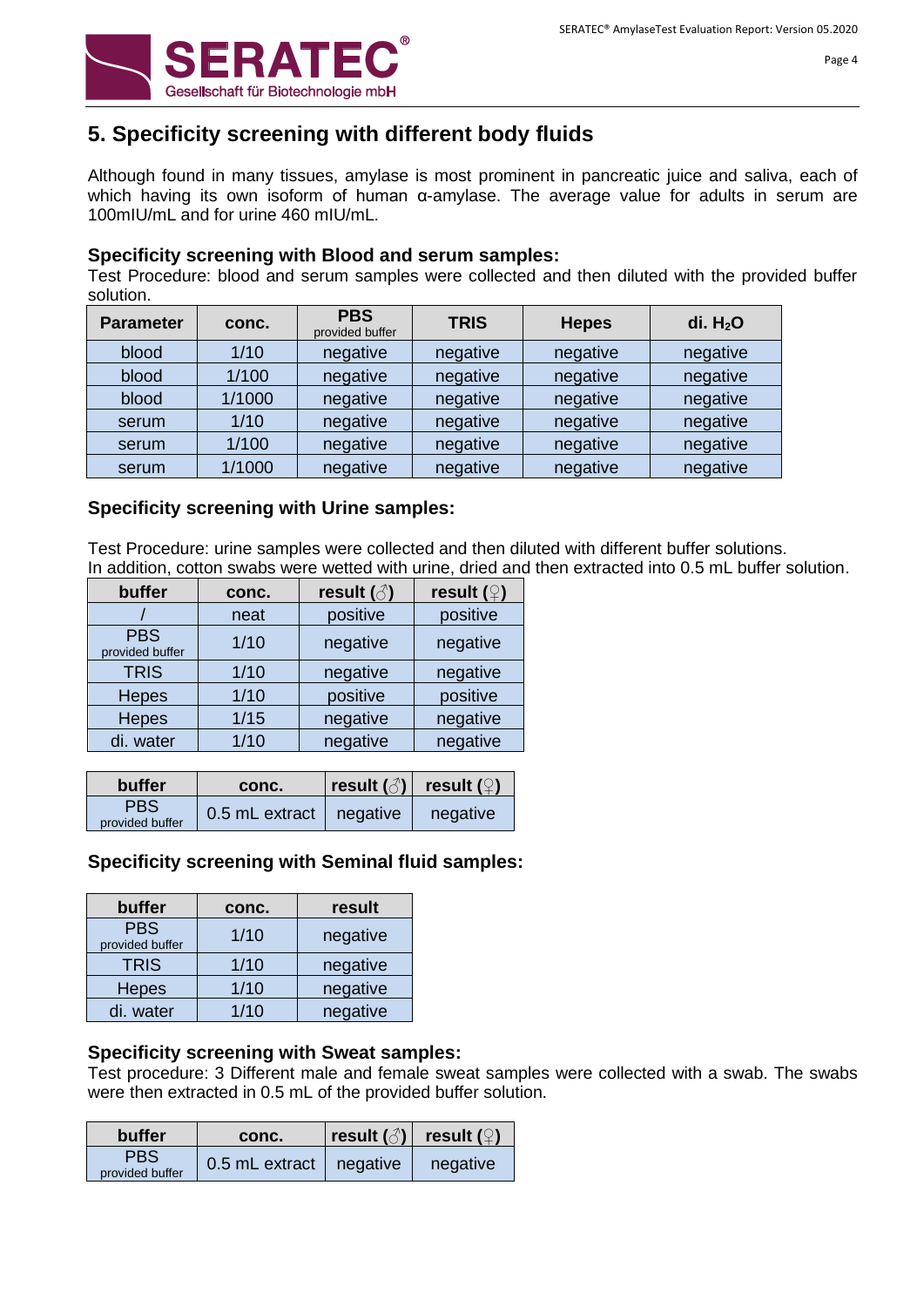

#### **Specificity screening with Nasal secretion samples:**

Test procedure: Nasal secretion samples from two males and two females were collected with a swab. The swab was then extracted in 0.5 mL of the provided buffer solution.

| <b>buffer</b>   | conc.          | result $(\textcolor{green}{\vec{\circ}})$ | result $(\mathcal{Q})$ |
|-----------------|----------------|-------------------------------------------|------------------------|
| <b>PBS</b>      | 0.5 mL extract | negative                                  | negative               |
| provided buffer |                |                                           |                        |

#### **Specificity screening with Vaginal fluid samples:**

In a study of Conte et al [1] a total of 50 vaginal swabs from unique donors were collected. The study was the first large-scale vaginal fluid study focused on the results of amylase and PSA immunochromatographic testing results. The Amylase Test reacted negative with 92% and positive with 8% of the samples, indicating a significant result ( $p > 0.05$ ). The four positive test results for amylase were quantified with markers that target total human DNA and total human male DNA. The quantity of total human DNA varied between samples; however, no male DNA was detected.

#### **Specificity screening with Breast Milk samples:**

Breast milk contains low-levels of salivary α-amylase that helps breastfeeding babies to digest carbohydrates. Breast milk was directly diluted using the provided buffer solution.

| conc. | result $(\text{A})$ |
|-------|---------------------|
| 1/10  | positive            |
| 1/100 | positive            |
| 1/200 | negative            |
| 1/300 | negative            |

The table shows that breast milk only leads to positive results to a dilution of 1/100. Forensic samples usually have a higher dilution, so it is very likely that a negative result can be assumed. Example: Extraction of a sample in 200µL or more.

#### **Specificity of Feces samples:**

Fecal stains may contain levels of **α-Amylase** as high as those found in saliva. For this reason, positive results with samples obviously contaminated with feces should be interpreted carefully. The positive result may be caused by feces or by a mixture of feces and saliva. The presence of potential fecal material in samples should be recorded and included in the result interpretation.

#### <span id="page-4-0"></span>**6. Specificity screening with different species**

Fortunately, we could not observe a cross reactivity with the saliva of domestic animals except for guinea pigs. The saliva samples were collected by a veterinarian and then directly tested after extraction over 2 hours in the respective buffer solution.

It is verisimilar that saliva of upper primates reacts positive with the test.

| species      | <b>Sample</b> | conc.    | result (TRIS) | result (PBS) | result (Hepes) |
|--------------|---------------|----------|---------------|--------------|----------------|
| dog          | cotton swab   | swab/1mL | negative      | negative     | negative       |
| cat          | cotton swab   | swab/1mL | negative      | negative     | negative       |
| rabbit       | cotton swab   | swab/1mL | negative      | negative     | negative       |
| horse        | cotton swab   | swab/1mL | negative      | negative     | negative       |
| mouse        | cotton swab   | swab/1mL | negative      | negative     | negative       |
| domestic pig | cotton swab   | swab/1mL | negative      | negative     | negative       |
| goat         | cotton swab   | swab/1mL | negative      | negative     | negative       |
| COW          | pure saliva   | 1/10     | negative      | negative     | negative       |
| <b>COW</b>   | cotton swab   | swab/1mL | negative      | negative     | negative       |

#### **Test results of the species specificity testing:**